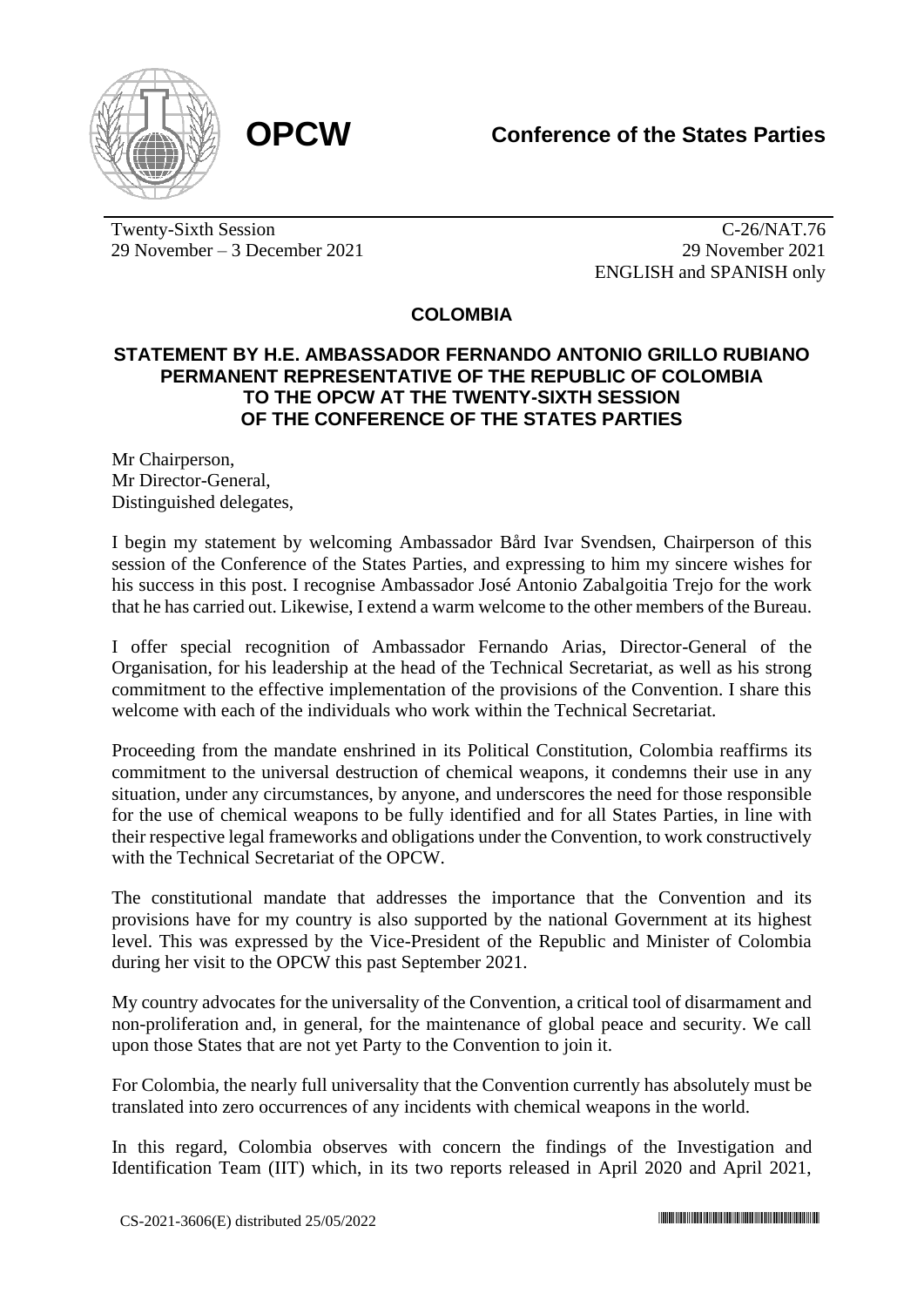C-26/NAT.76 page 2

respectively (S/1867/2020 and S/1943/2021) confirm that there are reasonable grounds to believe that the Syrian Air Force used chemical weapons in four attacks that took place in Ltamenah on 24, 25, and 30 March 2017, and in Saraqib on 4 February 2018.

Colombia calls upon the Syrian Arab Republic to strengthen its cooperation with the Technical Secretariat in order to clarify the various incidents and attacks that have taken place on its territory, as well as the issues related to the discrepancies identified in its initial declaration. The former must be done in accordance with the decision "Addressing the Possession and Use of Chemical Weapons by the Syrian Arab Republic" adopted at the Twenty-Fifth Session of the Conference of the States Parties.

I take this opportunity to reiterate our support and vote of confidence in the professionalism and impartiality with which the OPCW missions working on the dossier of the Syrian Arab Republic carry out their work; these include the Investigation and Identification Team, the Fact-Finding Mission, and the Declaration Assessment Team.

In terms of exercising the facilitation of Article VII, Colombia expresses its thanks to the Technical Secretariat for the precise and prompt work providing support to Member States in their respective processes to adopt measures ensuring the national implementation of the Convention. Likewise, we invite States Parties to continue to make advances in their national processes, and we express our full willingness to, from our own institutional framework, provide any support that may be needed.

With regard to Article X, my country highlights its role in the process of building the national capacities of countries in the Latin America and Caribbean region in terms of responding to chemical incidents and emergencies through a variety of regional courses and exercises that have benefitted approximately 17 countries over the course of six years, and which were developed with the support of the Technical Secretariat. On this same matter, Colombia wishes to underscore the capabilities of the OPCW's team tasked with adapting to the conditions imposed by the COVID-19 pandemic. Likewise, we express our interest in continuing this collaborative work with the Organisation and call for the resumption of in-person activities as soon as health conditions permit.

Colombia reiterates its support for the provisions set out in Article XI of the Convention related to cooperation and economic and technological development. The peaceful use of chemistry is a topic of special interest for developing countries as it has scientific capacity-building implications for their national economies. In this regard, Colombia welcomes the work carried out by the Technical Secretariat and calls for it to be continued and bolstered.

With regard to current discussions on issues related to the staff tenure policy and balanced geographical representation within the Technical Secretariat, Colombia would like to underscore that the Latin America and Caribbean region boasts professionals of the highest level and, as such, emphasises the need to put into place mechanisms and bridges that will help candidates from the region network effectively.

Colombia applauds the important progress made in the construction of the Centre for Chemistry and Technology, which is expected to become a leader in the field of investigation and capacity building in science and technology. In particular, Colombia expresses its willingness to contribute to the configuration, consolidation, and operation of the Centre via its national capacities, led by our Ministry of Science and Technology.